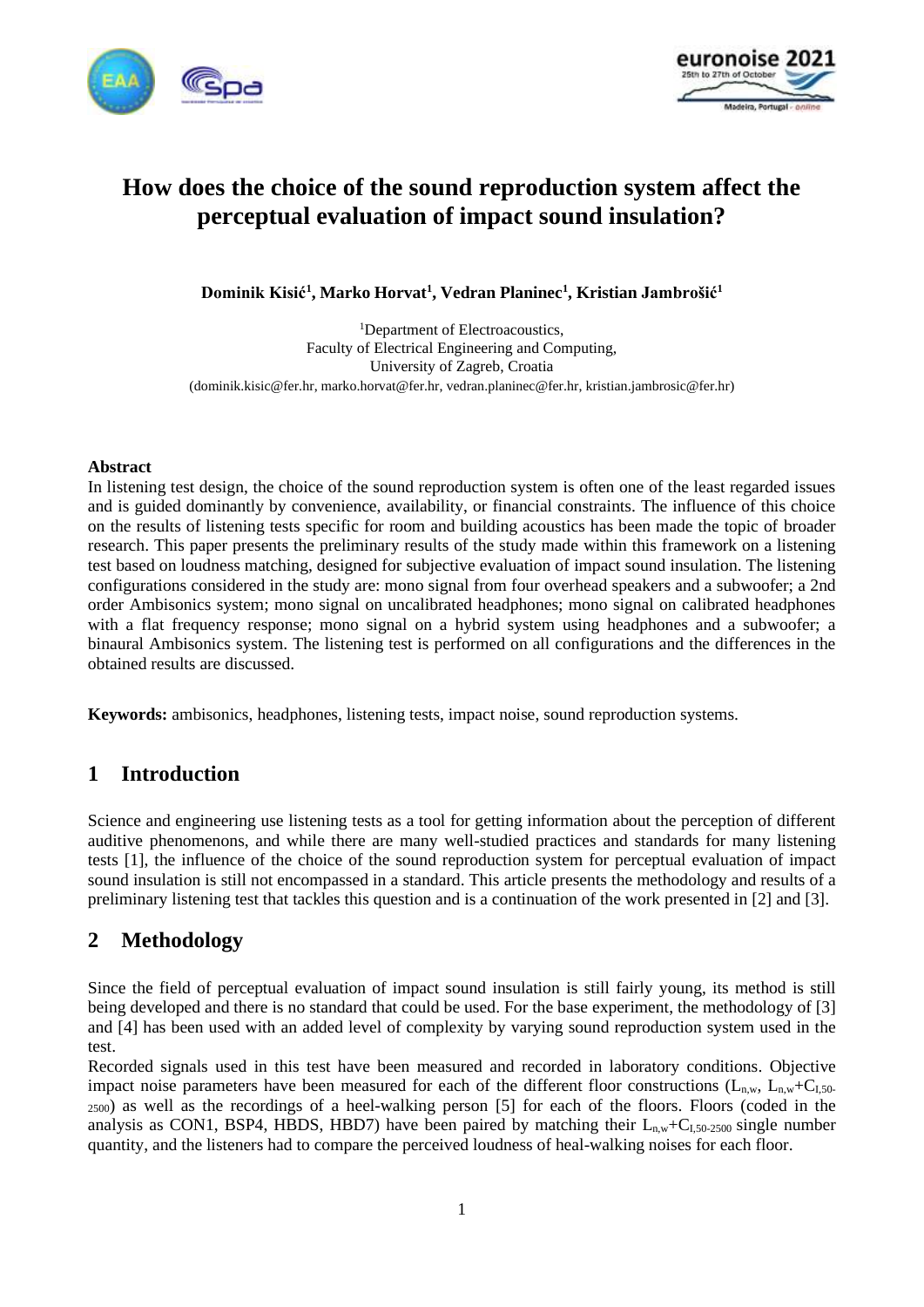

Additionally, each of the floor pairs has been played over a set of different sound reproduction systems, to see how their choice influences the variability of the test results. In this experiment, six different sound reproduction systems have been tested.

# **3 Setup**

The listening test is separated into two segments with regards to the master sound reproduction system (chosen randomly which one is first for each participant): one part is conducted via headphones (with 28 listening pairs), and another part is conducted via a 16.2 multi-channel loudspeaker system (14 listening pairs).

During the part with 16.2 multi-channel loudspeaker system participants listened to:

1-1) mono signal from four overhead speakers or a subwoofer and

2-2) 2nd order Ambisonics system

During the headphones part of the test the participants listened to four different headphones setups:

3-3) mono signal on uncalibrated headphones

4-4) mono signal on calibrated headphones with a flat frequency response

- 5-5) mono signal on a hybrid system using headphones and a subwoofer
- 6-6) a binaural Ambisonics system

The listening test has been developed in Max 8 programming environment and the user interface can be seen in figure 1. Participants were instructed to play the "Reference" walking stimuli and the "Sample" stimuli and to match their loudness. They were able to change the level of the sound sample in 1dB or 3dB increments. Once they matched the loudness they press "Next pair" button which sets a new pair of stimuli to be tested. Each floor configuration has been tested one time as a reference, and another time as a sample, and the second time with their places switched (eg. BSP4-HBDS and HBDS-BSP4). For analysis purposes, both cases were merged by inverting half of the listening pair results.



Figure 1 – Graphical user interface of the listening test.

IEM plug-in suite is used for 1-1 and 6-6 sound reproduction system configurations [7]. StereoEncoder with 70° elevation and continuously changing azimuth from 0° to 360°, as well as AllRADecoder and DistanceCompensator for decoding the ambisonics signal to 16.2 sound reproduction system, and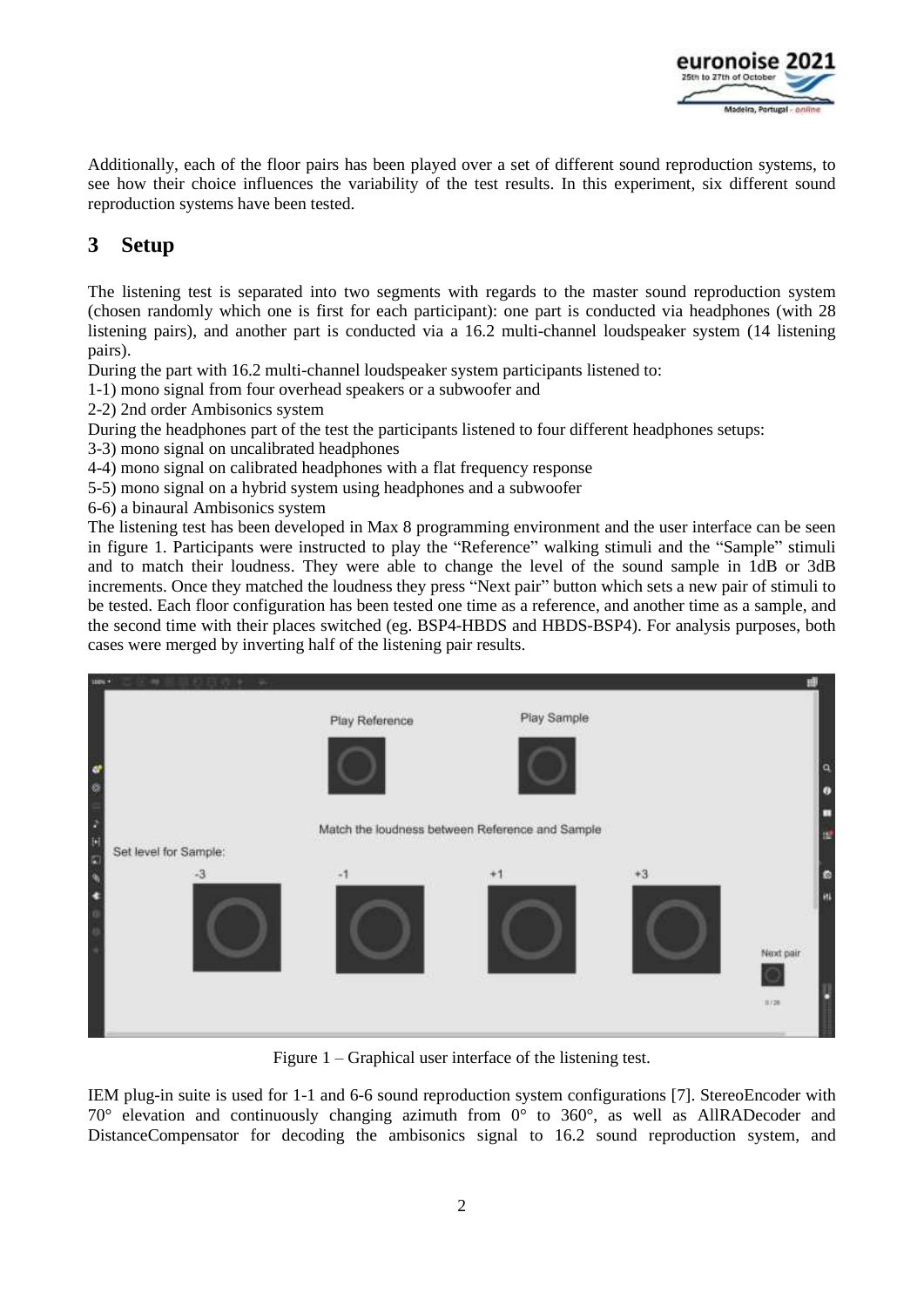

BinauralDecoder for decoding the signal to headphone system. Sonarworks Reference 4 has been used for frequency calibration of headphones.

Ten people participated in this preliminary test, 3 female and 7 male participants, with their ages ranging from 24 to 59.

# **4 Results**

The results are shown in figures 2.-10. and table 1. Each figure presents a frequency graph with answers in 1dB steps on x-axis. A test pair where the same floor configuration is the reference and the sample (CON1-CON1) can be seen for each sound reproduction system in figures 2-8. Figures 9-11 show the same type of sound reproduction system but for different floor listening pairs. Table 1. presents the overview of the results in form of averages and standard deviations for all three listening pairs and all six different sound reproduction systems.







Figure 3 – CON1-CON1; mono signal from four overhead speakers and a subwoofer.



Figure 4 – CON1-CON1; 2nd order Ambisonics system.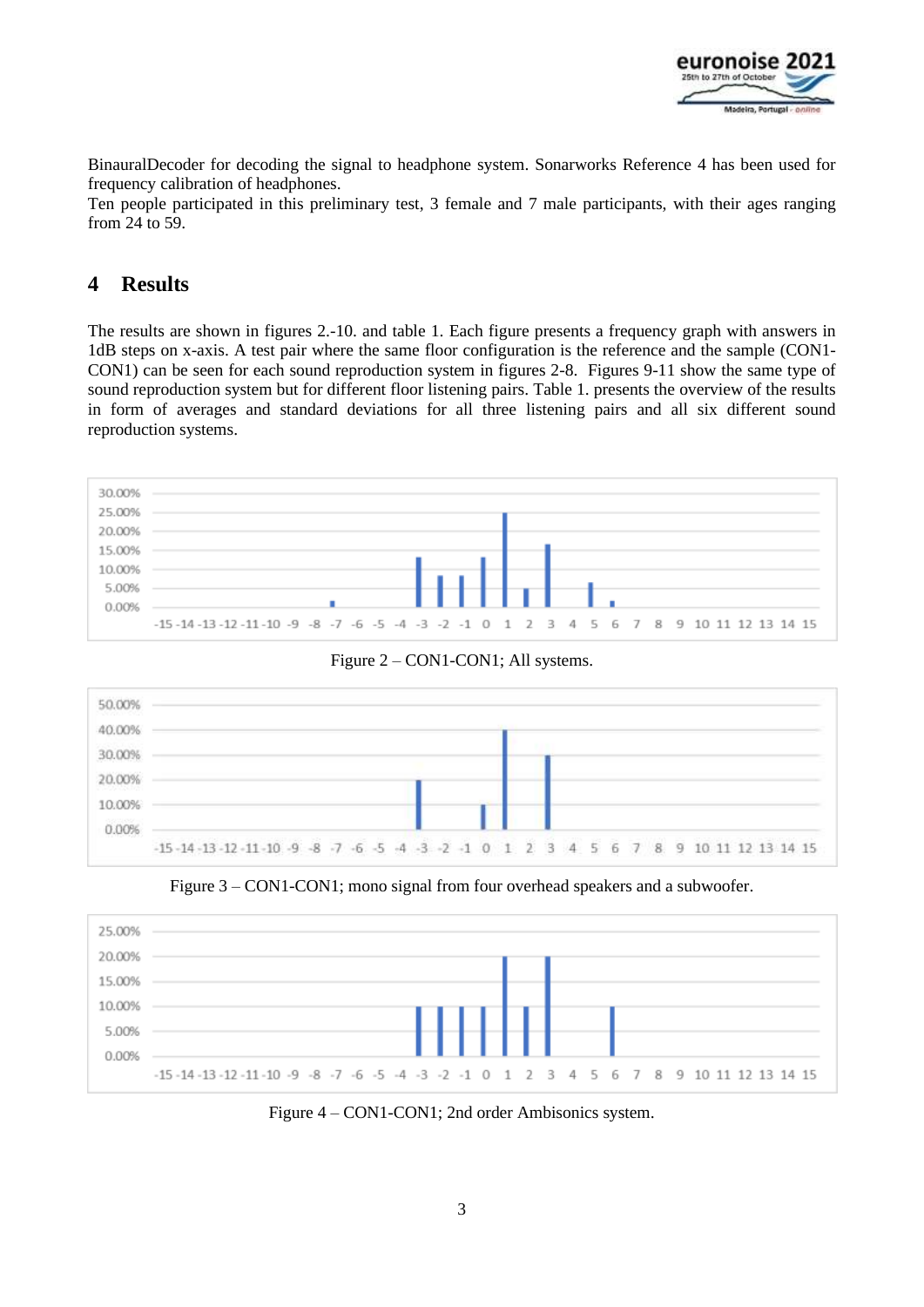



Figure 5 – CON1-CON1; mono signal on uncalibrated headphones



Figure 6 – CON1-CON1; mono signal on calibrated headphones with a flat frequency response.



Figure 7 – CON1-CON1; mono signal on a hybrid system using headphones and a subwoofer.



Figure 8 – CON1-CON1; a binaural Ambisonics system.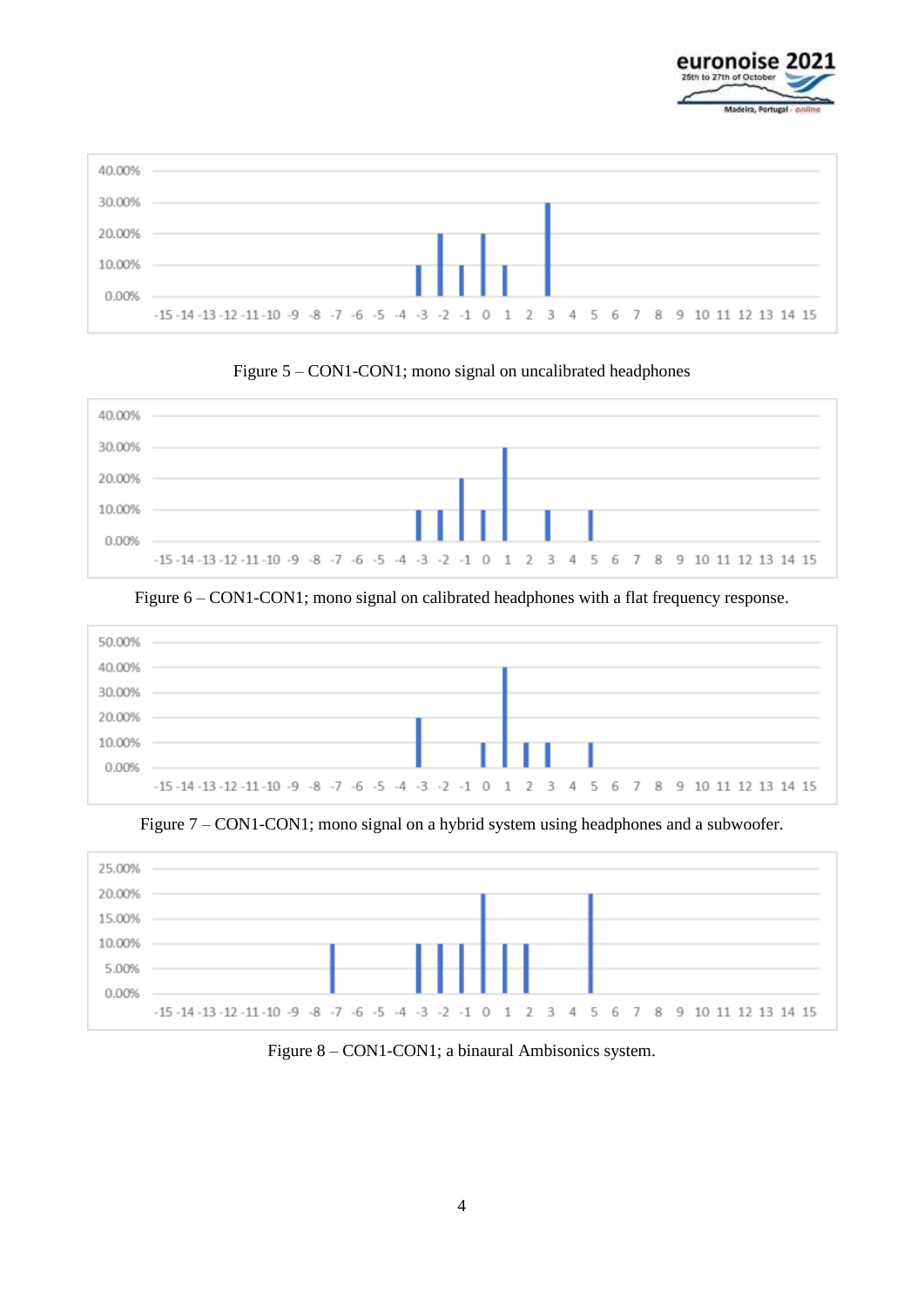



Figure 9 – CON1-CON1; mono signal on calibrated headphones with a flat frequency response.



Figure 10 – BSP4-HBDS; mono signal on calibrated headphones with a flat frequency response.



Figure 11 – CON1-HBD7; mono signal on calibrated headphones with a flat frequency response.

| Listening pair                       | <b>BSP4-HBDS</b> |       | CON1-CON1 |       | CON1-HBD7 |              |
|--------------------------------------|------------------|-------|-----------|-------|-----------|--------------|
| Sound Reproduction System            | Avg              | StDev | Avg       | StDev | Avg       | <b>StDev</b> |
| mono signal from four overhead       | $-0.8$           | 3.82  | 0.7       | 2.21  | 2.2       | 3.35         |
| speakers and a subwoofer             |                  |       |           |       |           |              |
| 2nd order Ambisonics system          | $-1.9$           | 4.15  | 1.0       | 2.67  | 2.8       | 4.02         |
| mono signal on uncalibrated          | $-1.4$           | 2.06  | 0.2       | 2.25  | $1.0\,$   | 3.00         |
| headphones                           |                  |       |           |       |           |              |
| mono signal on calibrated headphones | $-4.3$           | 3.48  | 0.4       | 2.37  | 1.2       | 2.66         |
| with a flat frequency response       |                  |       |           |       |           |              |
| mono signal on a hybrid system using | $-0.7$           | 4.34  | 0.8       | 2.44  | 1.8       | 2.75         |
| headphones and a subwoofer           |                  |       |           |       |           |              |
| a binaural Ambisonics system         | $-2.3$           | 3.05  | 0.0       | 3.62  | 2.3       | 3.06         |

Table 1 – Overview of the results of the preliminary test.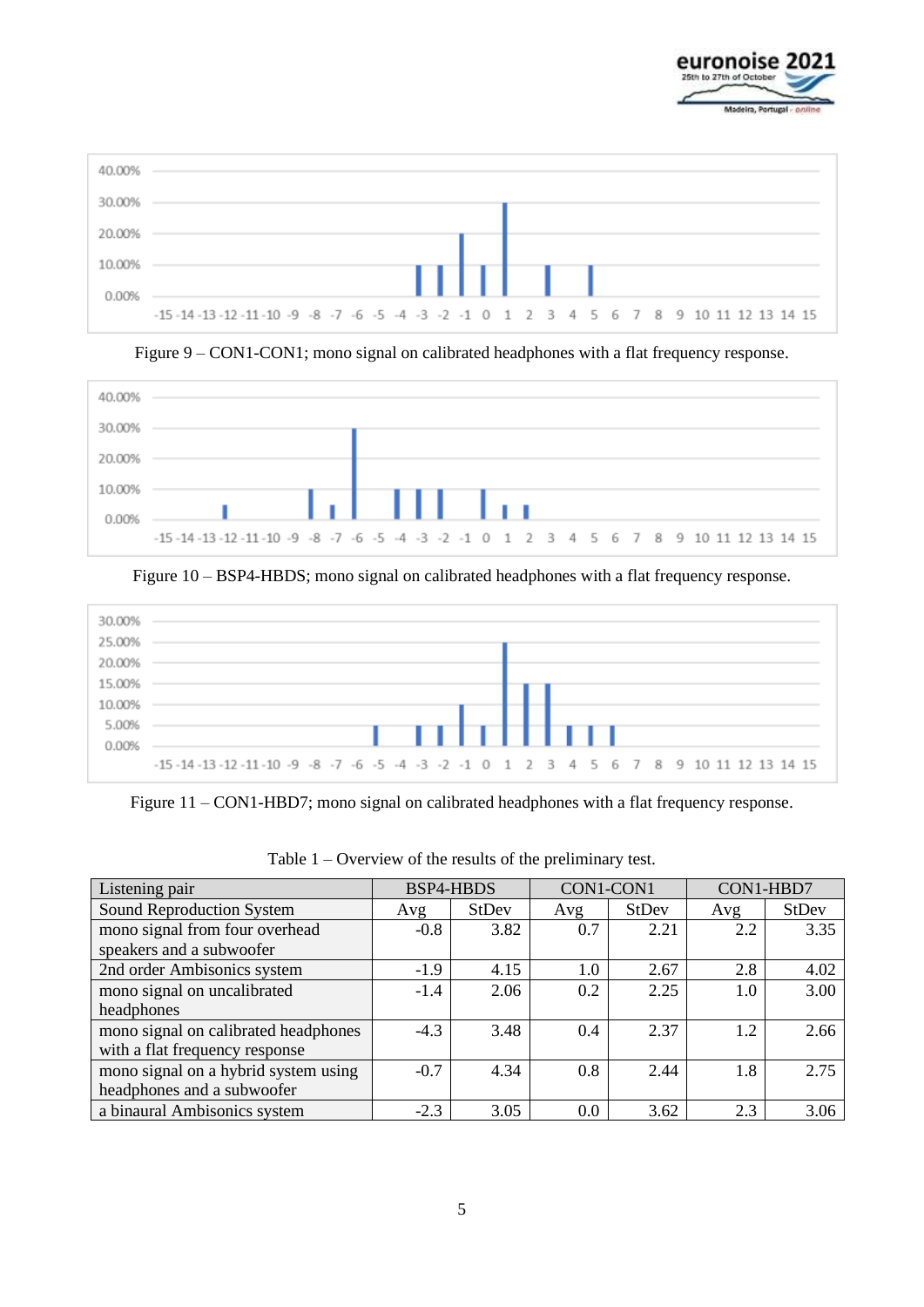

# **5 Discussion**

Presented results show an interesting spread of uncertainty in a listening test for impact sound insulation. The standard deviation of each of the different parts of the test is smallest when comparing two identical signals (CON1-CON1), between 2dB and 4dB and is ~1dB greater for tests that compare two different sound samples (BSP4-HBDS, CON1-HBD7). The value of the standard deviation coincides with the human barely noticeable difference which is considered to be between 1dB and 3dB.

The overall average result for the comparison of the same signal (CON1-CON1) is  $+0.5dB$ , which means that listeners set the loudness of the controlled sample a bit louder than it should be to match their actual level.

Calibrated headphones should be considered as a reference to all the other measurements because the response of that system has a completely flat frequency response. However, the preliminary results show an unexpected tendency. The average result of this test is sticking out in some cases and the standard deviation does not have the lowest value compared to other listening test systems. The system with the smallest standard deviation should be considered as the most reliable sound reproduction source. Since the sample size is fairly small, only ten participants, these tests should be taken with the grain of salt as they could be within the possible error of the test.

The continuation of the work in this field will include a bigger sample pool of participants, with an expansion of the test to the perception of localization as well. The bigger sample size could produce the information about what would be the threshold for the number of participants in the listening test considering impact sound insulation to get the reliable and stable result.

## **Acknowledgments**

A lot of thanks to all the participants of the listening test for supporting this research. This research is financially supported by the Croatian Science Foundation through its Young researchers' career development project DOK-2018-01.

## **References**

- [1] Bech, S. and Zacharov, N. Perceptual Audio Evaluation Theory, Method and Application. 10.1002/9780470869253.ch1. 2006.
- [2] Kisić, D.; Horvat, M.; Jambrošić, K.; A methodology and a tool for interchangeable reproduction of sound samples in listening tests through different sound reproduction systems, *in PROCEEDINGS of the 23rd International Congress on Acoustics*, (Aachen, Germany), 2019.
- [3] Chmelik, V.; Benklewski, J.; Rychtarikova, M.; Kisić, D.; Jambrosić, K.; Horvat, M. and Muellner, H. The preliminary study on subjective rating of different floors characterised by ln,w+ci,50-2500*, in PROCEEDINGS of the 23rd International Congress on Acoustics*, (Aachen, Germany), 2019.
- [4] Chmelik, V.; Rychtarikova, M.; Muellner, H.; Jambrošić, K.; Zelem, L.; Benklewski, J. and Glorieux, C. Methodology for development of airborne sound insulation descriptor valid for light-weight and masonry walls, *Applied Acoustics*, vol. 160, p. 107144, 03 2020.
- [5] Horvat, M.; Benklewski, J.; Jambrošić, K.; Muellner, H.; Rychtarikova, M. and Exel, R. The challenges in preparing the stimuli to be used in subjective evaluation of impact sound insulation, in *Book of proceedings from ATF 2017 5th International Conference on Applied Technology*, pp. 82–91, 2017.
- [6] Horvat, M.; Jambrošić, K. and Domitrović, H. Construction of an auralization laboratory based on multichannel loudspeaker system, *in Proceedings of the International Conference on Acoustics*, (Berlin, Germany), p. p. 2356 2359., 2013.